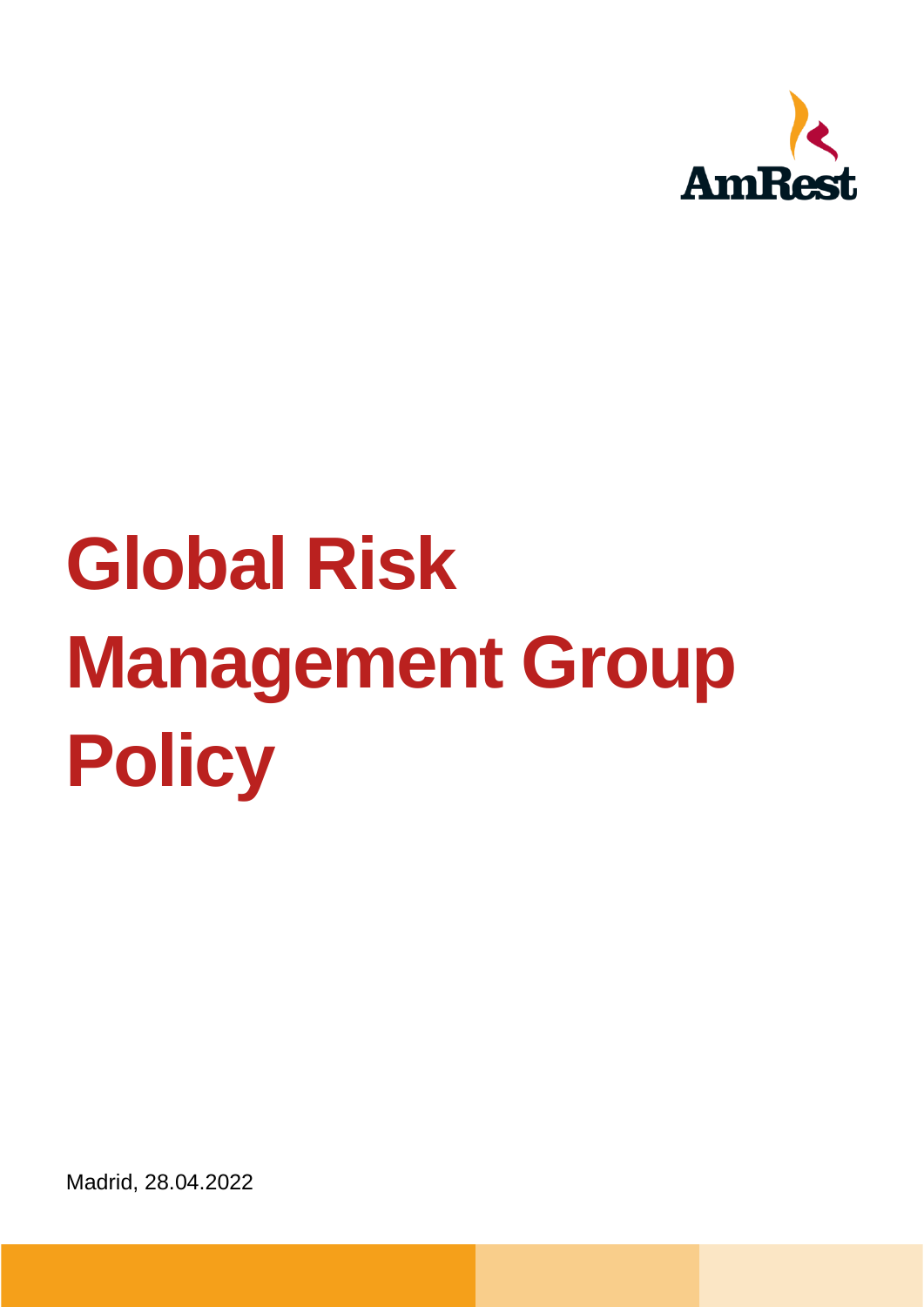| <b>REGULATION DETAILS</b>     |                                                                                                                                                                                                                                                                                                                                            |
|-------------------------------|--------------------------------------------------------------------------------------------------------------------------------------------------------------------------------------------------------------------------------------------------------------------------------------------------------------------------------------------|
| <b>Type of regulation</b>     | <b>Group Policy</b>                                                                                                                                                                                                                                                                                                                        |
| <b>Regulation owner</b>       | Chief Risk and Compliance Officer                                                                                                                                                                                                                                                                                                          |
| <b>Persons giving opinion</b> | Amrisk Project Steering Committee - 28.04.2021<br>Audit Committee - 30.03.2022                                                                                                                                                                                                                                                             |
| <b>Effective date</b>         | 01.05.2022                                                                                                                                                                                                                                                                                                                                 |
| <b>Change History</b>         | V1.0 - 04/2022 - Final version approved by BoD                                                                                                                                                                                                                                                                                             |
| <b>Version</b>                | Version 1.0                                                                                                                                                                                                                                                                                                                                |
| <b>Number of pages</b>        | 9                                                                                                                                                                                                                                                                                                                                          |
| <b>Contents</b>               | 1. Introduction<br>2. Scope of this Group Policy<br>3. Roles and Responsibilities<br>4. Principles<br>5. Risk Management process<br>6. Whistleblowing Channel<br>7. Consequences of non-compliance with this Group Policy<br>8. Related Regulations<br>9. Miscellaneous<br>10. Review and approval of this Group Policy<br>11. Definitions |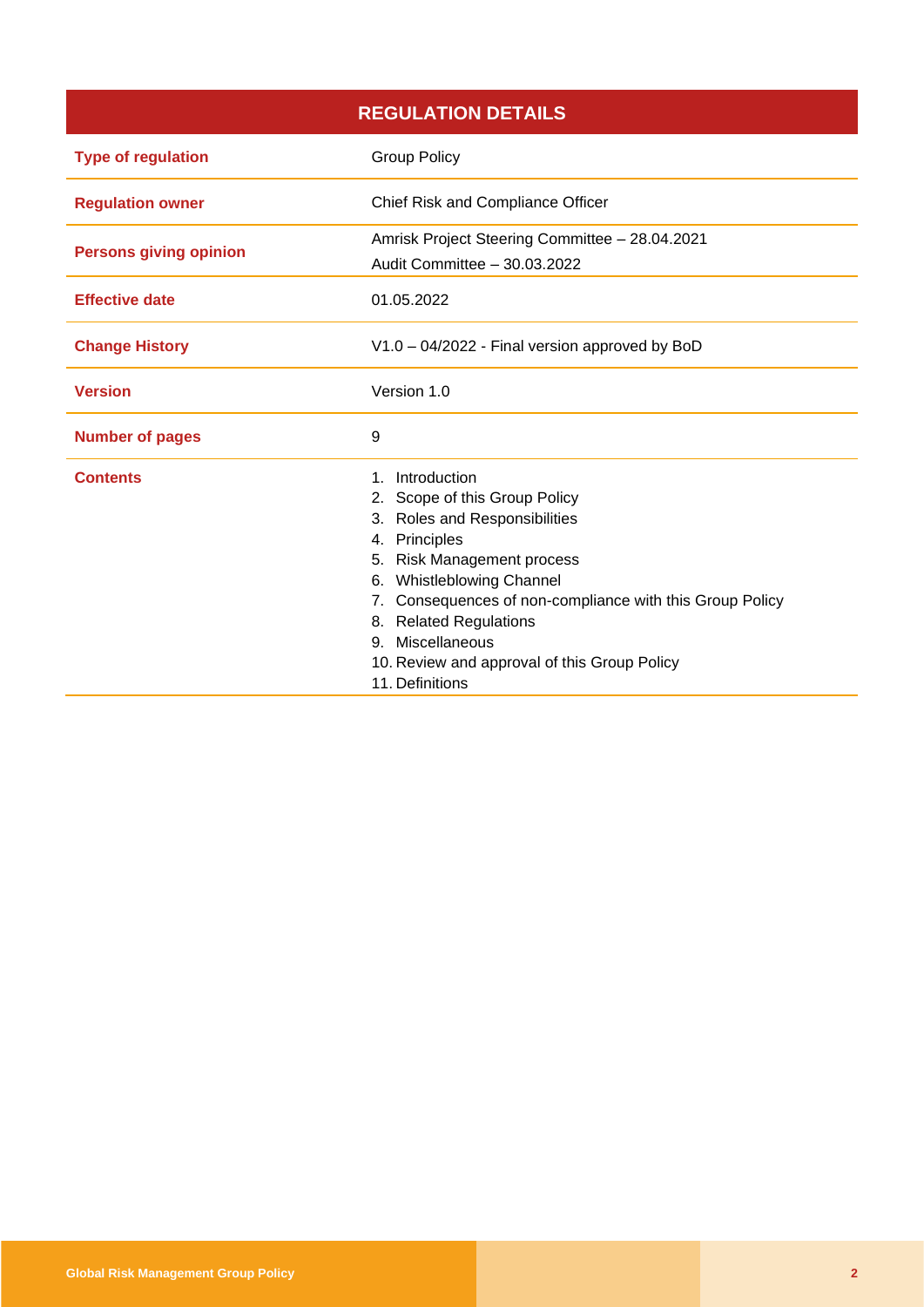## **1. Introduction**

1.1. The Global Risk Management Group Policy (the "**Global Risk Management Group Policy**") defines the basic principles and the general operating framework for the identification, assessment, response and monitoring of all Risks to which AmRest Group is exposed ("**Enterprise Risk Management**" or "**ERM**").

This Group Policy emphasizes the importance of Risk management as an integral part of the prudent business decision-making process and lays the foundation for all Personnel to be considered a Risk manager in the context of their responsibility, to own, identify, manage and monitor their Risks, and to actively participate in AmRest's Enterprise Risk Management process.

1.2. The Group Policy is supplemented by the additional Regulations that may be established for specific Risks, corporate functions or businesses of AmRest Group.

# **2. Scope of this Group Policy**

- 2.1. This Group Policy applies to all Personnel without exception, regardless of their position, responsibilities or geographical location.
- 2.2. Additionally, persons who act for or on behalf of AmRest but do not form part of its organization shall observe the provisions of this Group Policy and undertake to act in accordance with it when exercising their functions.
- 2.3. Moreover, this Group Policy affects all the activities carried out by the Group, both while undertaking professional duties and in the relationship with co-workers, customers, suppliers, business partners and other stakeholders.

## **3. Roles and responsibilities**

The ERM governance in AmRest Group is structured as follows:

#### 3.1. **Board of Directors**

The Board of Directors has exclusive authority to approve and modify this Group Policy.

#### 3.2. **Audit and Risk Committee**

The Audit and Risk Committee is responsible to oversee the effectiveness of the Group's Enterprise Risk Management system.

#### 3.3. **Senior Management**

Senior Management is responsible for the sponsorship of the ERM, with the aim to foster and promote a common and consistent Risk culture throughout the Group.

#### 3.4. **Risk Owners**

Risk Owners, appointed for each specific Risk by the Risk & Compliance Committee, are responsible for the following: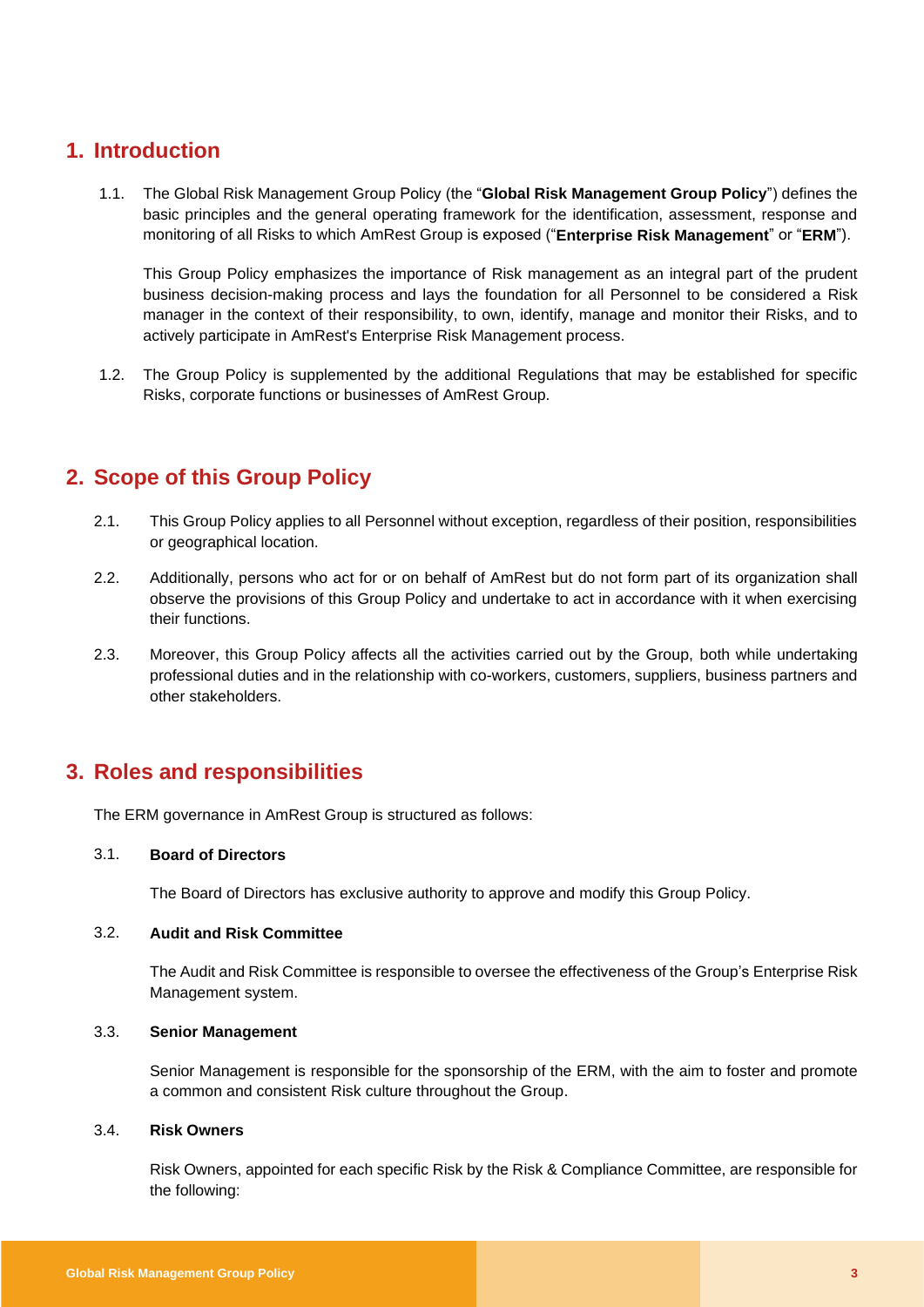- i. Identify variances in the exposure to current Risks or emerging Risks that require a modification in the Group's Risk inventory;
- ii. conduct Risk assessment over the Group's Risk inventory to keep the Risk Map updated; and
- iii. implement the ERM, defining and executing Risk response strategies to mitigate Risks within the Risk Appetite and Risk Tolerance levels approved by the Board.

#### 3.5. **Risk & Compliance Committee**

Risk & Compliance Committee is responsible for the following:

- i. Overseeing the appropriate functioning of the ERM system, specifically regarding the identification, assessment, response and reporting to the Audit and Risk Committee over the critical Risks to which the Group is exposed, including emerging Risks; and
- ii. to foster the implementation of efficient and complete Risk response strategies to mitigate or reduce critical Risks to which the Group is exposed within the Risk Appetite and Risk Tolerance levels approved by the Board.

#### 3.6. **Chief Risk & Compliance Officer**

The Chief Risk & Compliance Officer leads the Risk & Compliance Committee in its responsibilities and is also responsible for the following activities:

- i. Promoting and guiding the Group in the Enterprise Risk Management culture;
- ii. ensuring appropriate communication, training and awareness of all Personnel regarding ERM and Risks in their area of responsibility;
- iii. coordinating the Global Risk Managers;
- iv. periodical reporting to the Audit and Risk Committee regarding the performance and functioning of the ERM;
- v. determination of the needs of the Enterprise Risk Management function and propose resources allocation needs to the Audit and Risk Committee; and
- vi. periodical review and update of the ERM based on the evolution of the external and internal context of the Group.

#### 3.7. **Global Risk Manager**

Global Risk Manager is responsible for the following:

- i. Global coordination of the Risk identification, assessment and response processes;
- ii. coordination, consolidation and analysis of the periodical reporting from Risk Managers; and
- iii. Periodical reporting to Chief Risk & Compliance Officer regarding the performance of the ERM.

#### 3.8. **Risk Managers**

Risk Managers support the Global Risk Manager at each region or location where they are necessary. Risk Managers are responsible for the following activities: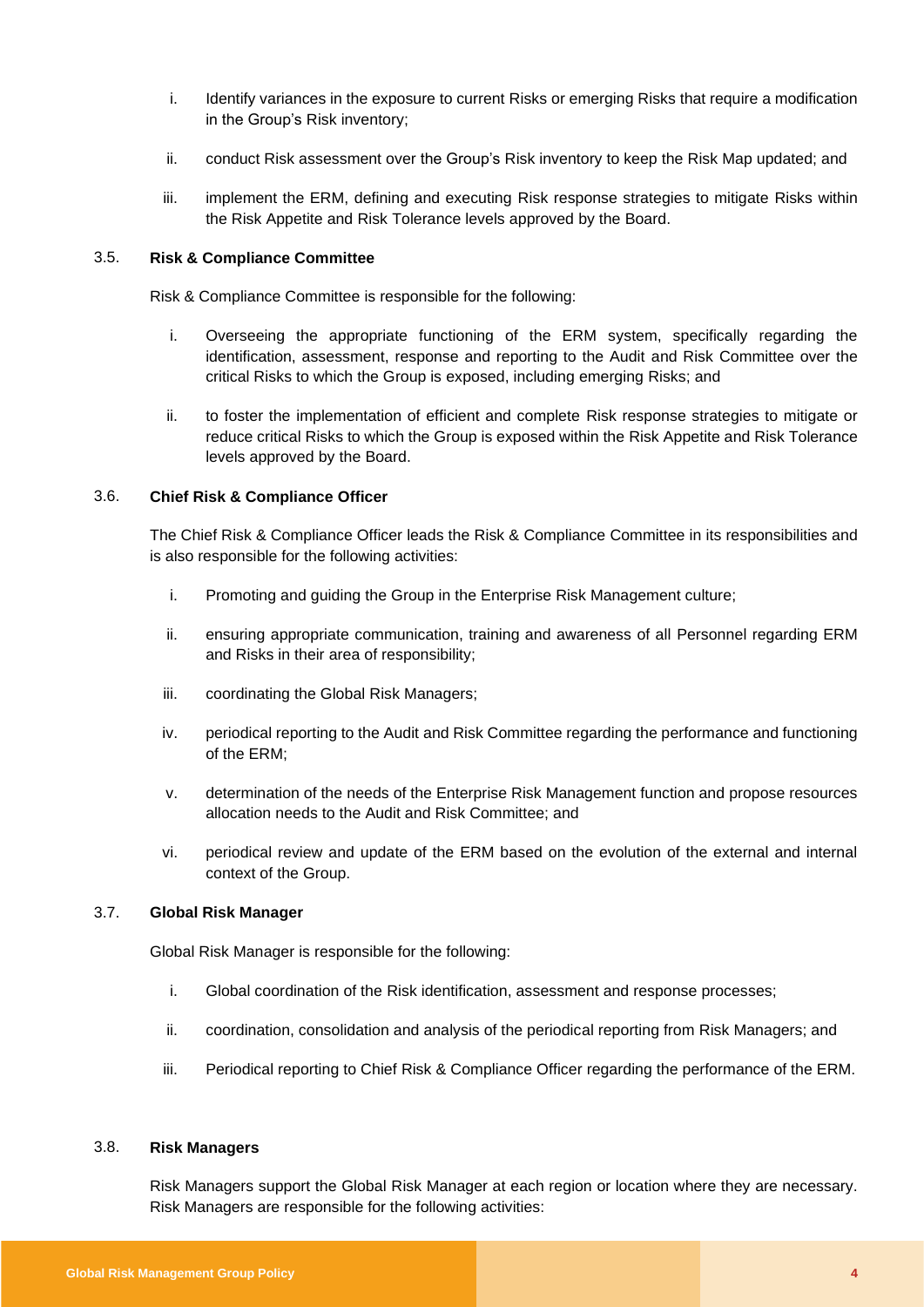- i. Regional or local coordination of the Risk identification, assessment and response processes within their assigned region or location:
- ii. coordination, consolidation and analysis of the periodical assessment over Risks and operating effectiveness of the Controls reported by Risk & Compliance Delegates; and
- iii. periodical reporting to Global Risk Manager regarding the performance of the ERM in their assigned region or location.

#### 3.9. **Risk & Compliance Delegates**

Risk & Compliance Delegates support the Risk Manager and Risk Owners in their responsibilities at each function and/or location by means of the following activities:

- i. Conducting and reporting the Risk and Controls assessment assigned to their corresponding function and/or location;
- ii. evaluating and proposing action and remedial plans as a result of the daily operation of the ERM, as well as changes in the Risk exposure and response as a result of changes in the function and/or location environment; and
- iii. acting as a liaison party between the Risk & Compliance Structure and the different functions and country teams, promoting a consistent Risk culture across AmRest Group.

#### 3.10. **Internal Audit and Control department**

In its role of third line of defense, the Internal Audit and Internal Control department supervises the ERM effectiveness by analysing and evaluating Risk management, internal Controls and corporate governance and providing recommendations supporting:

- i. Risk reduction of not achieving AmRest objectives;
- ii. increase of efficiency of business processes; and
- iii. optimization of control mechanisms.

Moreover, in the area of Risk Management, Internal Audit and Control department:

- i. Gives assurances on the Risk management process;
- ii. gives assurances that the Risks are correctly evaluated;
- iii. assesses Risk Management process;
- iv. assesses the reporting of key Risks; and
- v. reviews the management of key Risks.

## **4. Principles**

In addition to the Group's values, detailed in the Code of Ethics and Business Conduct, AmRest recognizes and adopts the following principles: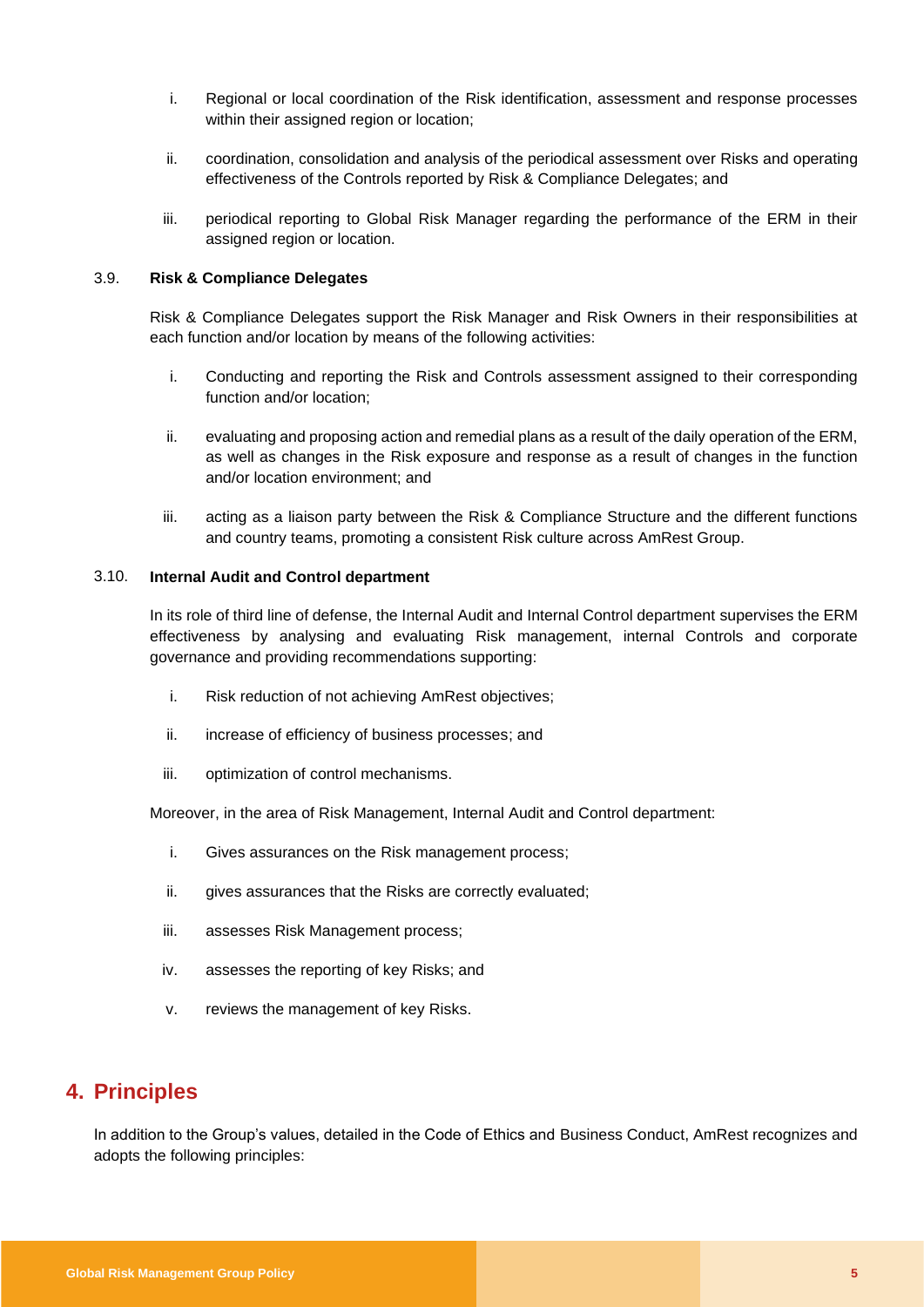- 4.1. Integration of ERM into its vision and processes, especially the ones related to decision-making, to maximize value creation and protection and to help the achievement of the Group's strategic objectives set by the Board of Directors any given time.
- 4.2. Rational balance of the Risk response strategies in order to ensure that the appropriate resource allocation for the purpose of Risk mitigation.
- 4.3. Efficient and transparent communication within the Group of the Risk management strategy, approach and performance.
- 4.4. Monitoring of the Risk exposure and responses along the year.
- 4.5. Revision and updating of the ERM, at least, every three years based on the evolution of the external and internal context of the Group.
- 4.6. Involvement and commitment of the whole organization to ensure that Risk management and Control measures are available, updated and operating effectively, based on a clear and interactive communication.
- 4.7. Compliance of the ERM with the applicable laws in the different countries where AmRest operates and with the Regulations.

## **5. Risk management process**

AmRest's Risk management process comprises the following activities:

- 5.1. **Environmental analysis**: The Board of Directors has exclusive authority to define the Group Policies on Control and Risk management, including taxation and to supervise the internal information and Control systems.
- 5.2. **Objective setting**: AmRest's objectives are determined by the Board of Directors.
- 5.3. **Risk identification**: identification and analysis of events that could have an Impact on AmRest's objectives.
- 5.4. **Risk assessment**: measurement of Risks using common, homogeneous procedures and standards, based on scales that measure Impact, likelihood and vulnerability; as well as other factors, as the case may be.
- 5.5. **Risk response**: evaluation of response strategies in the event of occurrence of a Risk. Four strategies are considered:
	- 5.5.1. **Risk assumption**: the Risk is accepted without adopting any measures.
	- 5.5.2. **Risk reduction**: the Risk is managed by adopting measures, including Control activities, to minimize the extent of the impact and the likelihood of occurrence of the Risk.
	- 5.5.3. **Risk transfer**: the Risk is shared through mechanisms such as contracts or insurance policies, among other options.
	- 5.5.4. **Risk mitigation**: the business activity that gives rise to the Risk is ceased.
- 5.6. **Information and communication**: the results of monitoring of the Risk management and Control system, including compliance with this Group Policy and related procedures, are periodically reported within the Group.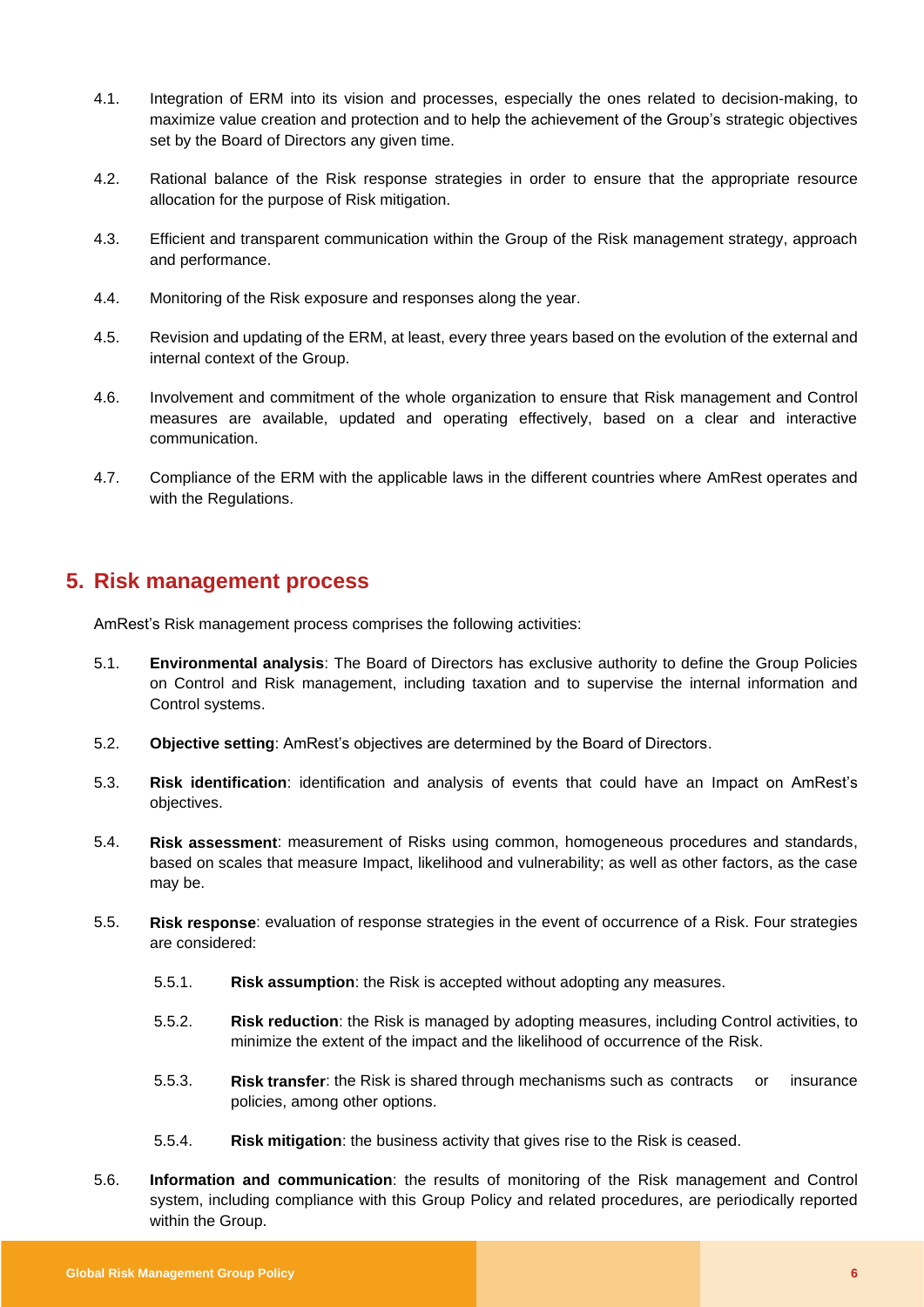5.7. **Oversight**: ERM is supervised for compliance with Regulations in general and with this Group Policy in particular, as well as to enable its adaptation to new circumstances.

## **6. Whistleblowing Channel**

6.1. AmRest has approved a Whistleblowing Group Policy that makes available to anyone who so wishes a strictly confidential whistleblowing channel to collect all reports of Irregularities or breaches of this Group Policy.

## **7. Consequences of non-compliance with this Group Policy**

- 7.1. All Personnel are responsible for complying with the provisions of this Group Policy. The Senior Executives and Directors will be considered as a reference for the correct application and oversee of this Policy in the framework of their competences and daily activities.
- 7.2. Failure to comply with the provisions of this Group Policy may result in the application of appropriate disciplinary measures, all in accordance with the provisions of internal Regulations and applicable labour legislation in the specific country concerned.

## **8. Related Regulations**

- 8.1. Group Policy on the Implementation of Internal Regulations
- 8.2. Code of Ethics and Business Conduct
- 8.3. Global Compliance Group Policy
- 8.4. Global Compliance Manual
- 8.5. Whistleblowing Group Policy
- 8.6. Business Continuity Management Group Policy

## **9. Miscellaneous**

- 9.1. The Regulation is effective from 01/05/2022.
- 9.2. In case of any amendment to the Regulations, this Group Policy applies accordingly. Minor editorial changes, changes involving linguistic corrections, corrections to translations and obvious errors shall not require an opinion.
- 9.3. This Group Policy shall be made available to all Personnel on AmRest's intranet.

## **10. Review and approval of this Group Policy**

10.1. This Group Policy will be subject to continuous review and improvement, especially when regulatory, social and business or any other circumstances so require. In any case, it will be subject to annual review.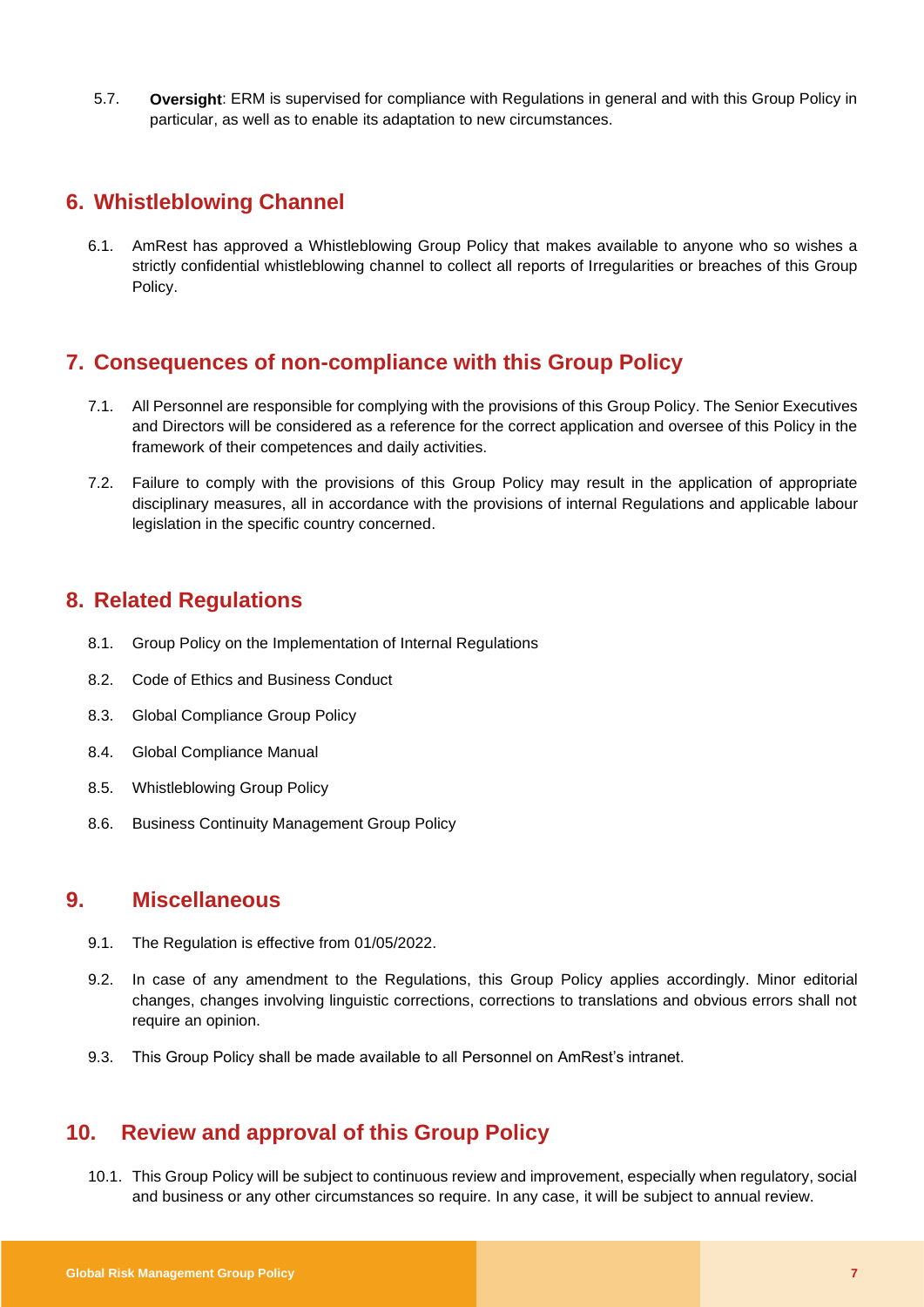10.2. This Group Policy was approved by the Board of Directors on 28/04/2022.

## **11. Definitions**

- 11.1. **AmRest Group, AmRest or the Group –** refers to AmRest Holdings and the legal entities considered as its subsidiaries, following the definition disclosed by the Group in its consolidated financial statements.
- 11.2. **AmRest Holdings –** AmRest Holdings SE with its registered office in Madrid.
- 11.3. **Audit and Risk Committee –** the Audit and Risk Committee of the Board of Directors.
- 11.4. **Board of Directors or the Board –** the Board of Directors of AmRest Holdings.
- 11.5. **Chief Risk & Compliance Officer** the Chief Risk & Compliance Officer of AmRest Group.
- 11.6. **Code of Ethics and Business Conduct –** refers to the internal Regulation defining the ethical principles, values and standards of conduct required to all Personnel.
- 11.7. **Control –** refers to any measure taken by the Group which addresses one or several Risks, reducing its Impact and/or likelihood. Controls include Policies, standards, procedures, guidelines and activities.
- 11.8. **Enterprise Risk Management or "ERM" –** refers to the combination of strategies, processes, organizational structure and technologies which the Group has allocated to the purposes of the identification, assessment and response to Risks to which the Group is exposed.
- 11.9. **Global Risk Management Group Policy or the Group Policy –** refers to the Global Risk Management Group Policy, internal regulation which defines the basic principles and general operating framework for Risk management within the Group.
- 11.10.**Global Risk Manager –** The Global Risk Manager of AmRest Group.
- 11.11.**Group Policy –**Regulations that cover areas which, in view of the law, business efficiency or corporate considerations, should be regulated in a consistent manner across all AmRest Group Companies.
- 11.12.**Impact –** refers to the result or consequence of events which influence the Group's objectives either positively or negatively. Impacts can be measured based on quantitative or qualitative criteria.
- 11.13.**Internal Audit and Control Department –** the Internal Audit and Control Department of AmRest Group.
- 11.14.**Irregularity –** actual or potential breach of the law, violation of the Code of Ethics and Business Conduct or any Regulations of AmRest, including Prohibited Acts.
- 11.15.**Management –** Managers at level 5+ within respective sub-functional area.
- 11.16.**Personnel –** all employees of the AmRest Group.
- 11.17.**Policies –** Regulations that cover areas which, in view of the law, business efficiency or corporate considerations, should be regulated in a consistent manner across all AmRest Group Companies.
- 11.18.**Prohibited Act –** an act prohibited by law carrying a penalty as an indictable or fiscal offence.
- 11.19.**Regulation Owner –** a person authorized to implement the Regulation, ensuring that it is drafted, reviewed and communicated.
- 11.20.**Regulations –** a set of mandatory provisions approved accordingly to Group Policy on the Implementation of Internal Regulations binding to the Personnel to which they are addressed.